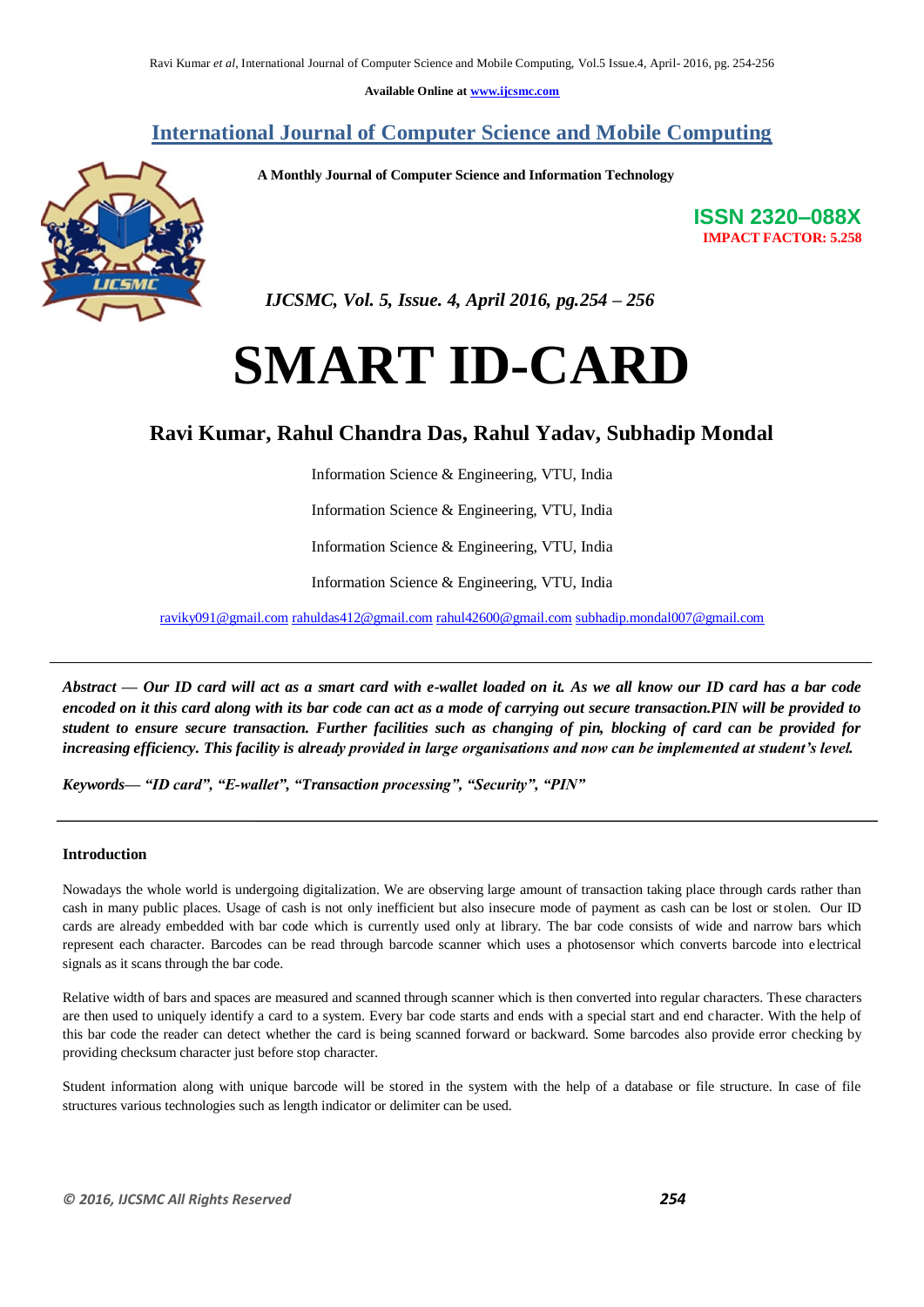Ravi Kumar *et al*, International Journal of Computer Science and Mobile Computing, Vol.5 Issue.4, April- 2016, pg. 254-256

#### **Literature Survey**

*Exploration and practice on college new digital campus construction-design and application of "campus e-card-through"* 

#### *Authors*

[Jianning Han](http://ieeexplore.ieee.org/search/searchresult.jsp?searchWithin=%22Authors%22:.QT.Jianning%20Han.QT.&newsearch=true) ; Dept. of Inf. Eng., North Univ. of China, Taiyuan, China ; [Yi Ren](http://ieeexplore.ieee.org/search/searchresult.jsp?searchWithin=%22Authors%22:.QT.Yi%20Ren.QT.&newsearch=true) ; [Man-xing Bu](http://ieeexplore.ieee.org/search/searchresult.jsp?searchWithin=%22Authors%22:.QT.Man-xing%20Bu.QT.&newsearch=true)

#### *Abstract*

To promote the construction of new digital campus and highlight the role of network information technology in college, the system of "mobile phone e-card-through" has put forward in this paper. The system which is an integration of high-tech achievements with respect to network technology, information technology and communication technology can provide not only the most efficient and convenient information management for different divisions of the college, but centralized and unified information sharing and services for teachers and students as well. Through practices in college, the system has been proved to be an effective way to enhance digitization and informationization management, and realize networking management. Besides, the system which realizes an integration and maximum sharing of college information sources will exert a positive effect on college teaching and researching programs.

#### *Published in:*

[Artificial Intelligence, Management Science and Electronic Commerce \(AIMSEC\), 2011 2nd International Conference on](http://ieeexplore.ieee.org/xpl/mostRecentIssue.jsp?punumber=5992814) 

*Date of Conference:*

8-10 Aug. 2011

*A robust mobile business card reader using MMCC barcode* 

*Authors* 

[Siong Khai Ong](http://ieeexplore.ieee.org/search/searchresult.jsp?searchWithin=%22Authors%22:.QT.Siong%20Khai%20Ong.QT.&newsearch=true) ; Sch. of Eng., Edith Cowan Univ., Perth, WA, Australia; [Chai, D.](http://ieeexplore.ieee.org/search/searchresult.jsp?searchWithin=%22Authors%22:.QT.Chai,%20D..QT.&newsearch=true) [; Rassau, A.](http://ieeexplore.ieee.org/search/searchresult.jsp?searchWithin=%22Authors%22:.QT.Rassau,%20A..QT.&newsearch=true)

#### *Abstract*

Business cards have existed since the 19th century and exchanging of business cards is common during introduction. The digital version, an electronic business card, helps to share information quickly and accurately. Also, it allows information to be stored and easily located. However, the current state of the art in business card readers using OCR technology usually fails in correctly reading all elements of the business card. Hence, in this paper, we proposed the use of a Mobile Multi-Color Composite (MMCC) barcode printed on the business card. Containing the electronic version of the business card, the MMCC barcode allows cheap and accurate reading of the business card with a mobile phone camera. To highlight the effectiveness of the proposed method, we compared the results against commercially available business card readers, both in desktop and mobile versions.

*Published in:*

Computers & [Informatics \(ISCI\), 2011 IEEE Symposium on](http://ieeexplore.ieee.org/xpl/mostRecentIssue.jsp?punumber=5946177) 

*Date of Conference:*

20-23 March 2011.

#### **Problem**

Our present ID card system lacks innovation. Its value can be increased significantly. Present use of ID card is only for identification purpose which is very less compared to the potential it contains. Although our College ID card is used in library for borrowing, renewing and returning